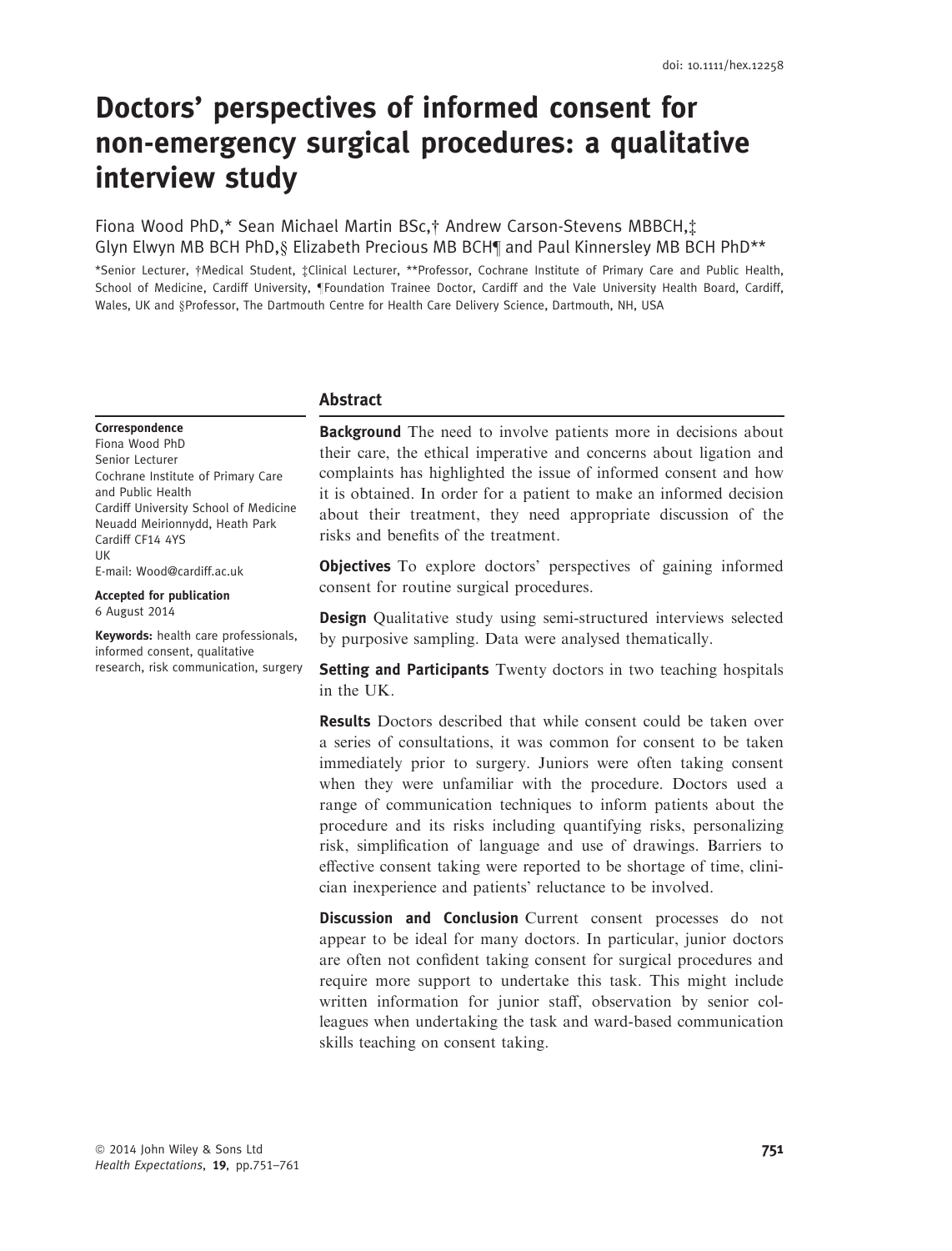# Introduction

Informed consent for a surgical procedure is a process by which patients grant permission for doctors to perform an invasive procedure with knowledge of the possible risks and benefits. The informed consent process requires good communication between patient and doctor and relies on a professional commitment to good practice. The process is usually formally documented by the reading and signing by both patient and clinician of a 'consent form'. Informed consent is considered to be a legal and ethical requirement in many countries if a surgical procedure is to be undertaken; the consent process serves to inform and protect the patient and also the clinician as it demonstrates the patient has been informed.

In the UK, the General Medical Council (GMC), British Medical Association and the Department of Health have provided advice on what information should be shared with patients prior to them consenting to surgery. Information should indicate why surgery is required, the perceived benefits and risks, and all options of available treatment, including the option not to receive active treatment.<sup>1–3</sup> Previously, NHS trusts and health boards have been free to develop their own consent documentation (using the Department of Health model if they wish to do so). In April 2014, the Welsh Government updated their standard consent forms with the intention that the forms would be easier to use and provide greater assurance that clinicians are meeting required standards for informed consent.

The GMC emphasizes that doctors should engage patients in discussions regarding suggested treatment options, allowing them to come to an informed decision based upon the information they have received.<sup>1,4</sup> Hence, during the consent process, patients should be supplied with all the relevant information, be able to understand that information, have enough time to consider it and not be acting under duress.<sup>1,3</sup> However, guidance from regulating bodies does not give specific advice on how benefits and risks of procedures should be presented to patients or how they should be tailored to individual patients.

Guidance states that the person providing treatment must ensure valid, informed consent has been obtained from the patient before the procedure commences.<sup>1,3</sup> The task of seeking consent can be delegated to another person, providing that person is trained and qualified, and has sufficient knowledge of the procedure. 1,3 Junior medical staff often obtain informed consent for surgical procedures. $5$  However, newly qualified doctors tasked to take consent may lack understanding of procedures for which they have little or no experience,  $6.7$ which could lead to poor discussion of the risks.

Information-sharing is core to the informed consent process. To do this effectively, doctors must first assess patients' information needs. Doctors may struggle with underestimating, or overestimating, amounts of information they give, and confuse patients with medical terminology.<sup>8</sup> Organizational problems also appear to complicate the consent process. Guidance recommends that consent be gained at least on the day before surgery; however, the consent process is often completed just hours before the patient is taken to theatre.<sup>2</sup> Many doctors view the consent process as a 'perfunctory chore';<sup>4</sup> standardized consent forms may make the discussion feel repetitive, reducing doctors' regard for patients' concerns.<sup>9</sup>

Most previous studies exploring the consent process for surgical procedures have focussed on patient perspectives $10-15$  and conclude that current consent processes are often inadequate as patients often have limited understanding of the process, are frightened or disempowered by the process, or feel that they have either not understood or not been told relevant information about their treatment. One study which has reviewed consent documents has demonstrated doctors' variability in covering complications.<sup>16</sup> There has been little exploration of the consent process from the doctors' perspective; our literature search identified only three previous studies, $17-19$  all of which were conducted in developing countries. To our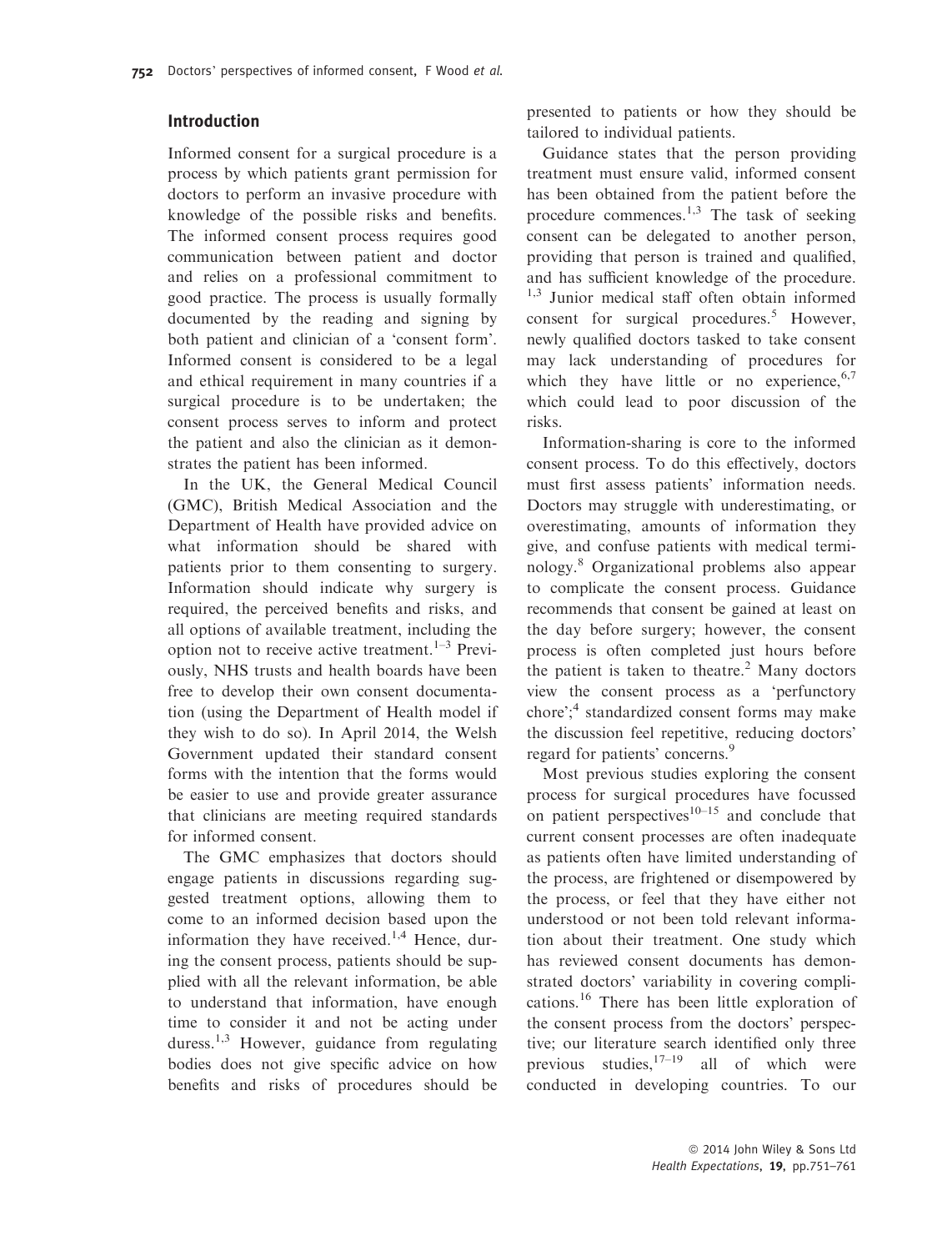knowledge, there have been no qualitative interview studies conducted in a developed country that focus on doctors' perspectives of informed consent for surgical procedures.

We therefore set out to explore the process by which doctors achieve informed consent for non-emergency surgical procedures. Specifically, we were interested in doctors' perspectives of the informed consent process: how doctors communicate risk, barriers doctors face in gaining informed consent for surgical procedures, and how the current informed consent process can be improved.

# Methods

# Participants and procedures

The study was conducted with NHS ethical approval. Qualitative methods were chosen to allow exploration of doctors' perceptions of gaining informed consent for surgical procedures. Recruitment of participants was by purposive sampling. Doctors working in two teaching hospitals in the UK were recruited to represent a range of experiences to increase transferability to other settings and so we selected a sample on the basis of clinical grade and surgical specialty. Clinical grades encompassed junior doctors, specialist registrars (SpR) (doctors who are receiving advanced training in the surgical speciality) and consultants (senior surgeons). Doctors working in general surgery, obstetrics and gynaecology, ophthalmology, trauma and orthopaedics, urology, and vascular surgery were approached by email, followed up by a phone call. A sample frame of possible participants (164 in total) was constructed based on medical grade and surgical specialty, and from that list, we used a stratified random sampling method via a random number generator to identify doctors to invite to participate in the study. Doctors were given an information sheet to ensure they understood their role within the study and the researchers' reasons for conducting the research. Informed written consent was taken immediately prior to data collection.

We conducted a brief literature review on the process of consent which revealed a lack of studies on doctors' perspectives of the consent process. The literature review then informed an initial question schedule focussing on views about how the consent process was undertaken. The interview schedule was piloted on two doctors working in ophthalmology (data from these pilot interviews were incorporated into the final analysis). Development of subsequent questions was iterative; questions were adapted accordingly as new insights emerged during the pilot stage, which allowed formulation of the finalized interview schedule (Table 1).

# Data collection

Interviews were conducted with doctors who consented to take part in the study between August 2011 and February 2013. Interviews were conducted at the hospital site in private rooms by SM, AC-S or EP. All the three interviewers were trained in qualitative interviewing prior to data collection. Interview questions were semi-structured in nature ensuring that pertinent topics were covered, while allowing flexibility to pursue doctors' experiences and opinions in more depth.<sup>20</sup> Interviews lasted 34 min on average (ranging between 14 and 65 min). All interviews were audio-recorded, and the interviewer also made brief field notes.

Data were reviewed after 15 interviews had been conducted, at which point data saturation was evident and no new themes were emerging from newly collected data. $^{21}$  An additional set of interviews with doctors in obstetrics and gynaecology were conducted to ensure no new themes emerged specific to this speciality. At interview 20, data were reviewed for evidence of saturation, and it was decided that interviewing could conclude.

# Data analysis

Interviews were audio-recorded, transcribed verbatim and anonymized. Transcripts were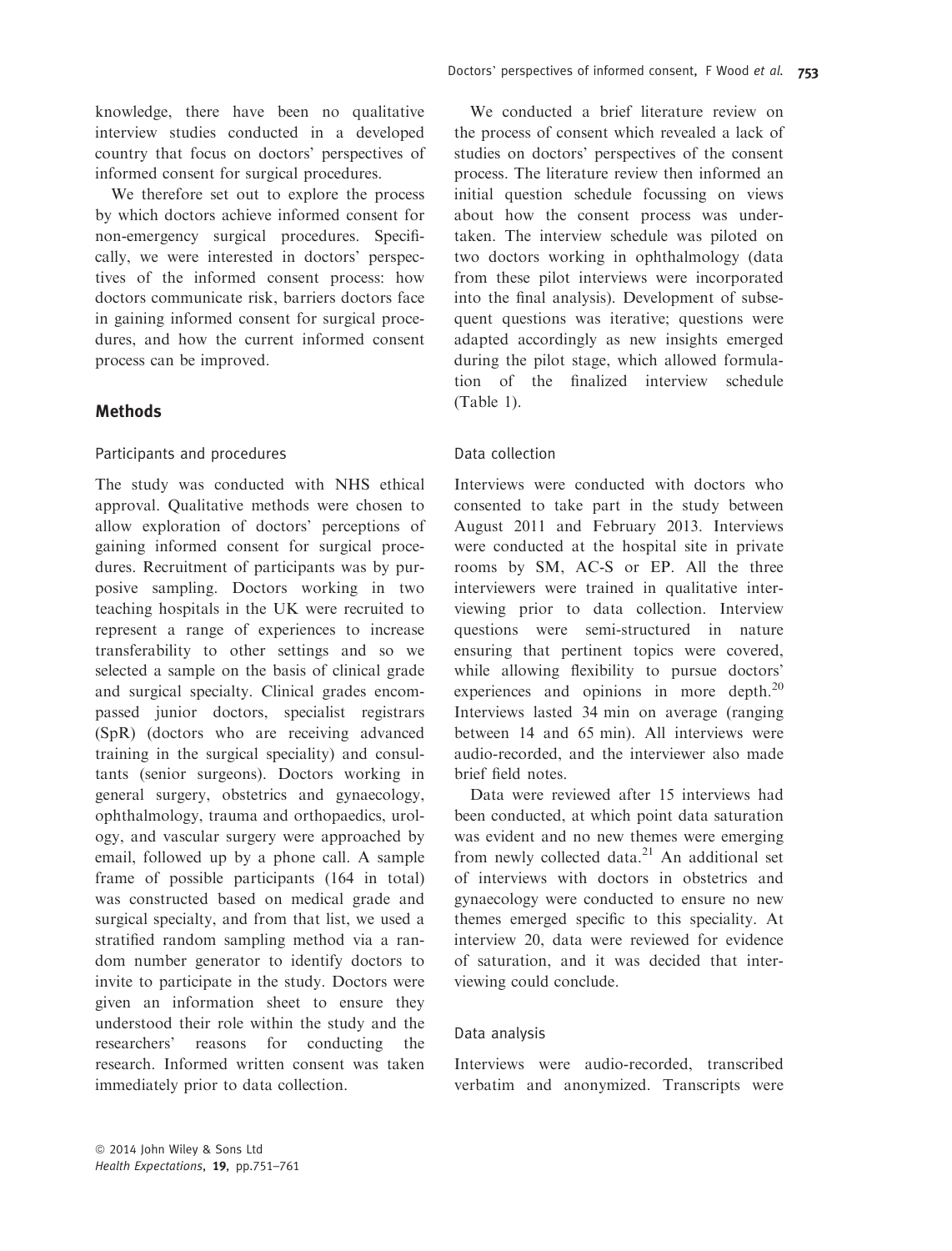| Number | Question                                                                                                                           | Prompts                                                                                                                                                                |
|--------|------------------------------------------------------------------------------------------------------------------------------------|------------------------------------------------------------------------------------------------------------------------------------------------------------------------|
| 1      | Describe the process you use when you seek consent                                                                                 | • What do you say first?<br>• What do you cover?<br>• What do you leave out?<br>• What is important?<br>• What is not important?<br>• Any variations in your approach? |
| 2      | Are there any barriers that exist to you achieving what you think<br>would be a good consent process?                              | $\cdot$ Time?<br>• Organization?<br>• Language?                                                                                                                        |
| 3      | What is your view of the current consent process?                                                                                  | • Good and bad experiences?                                                                                                                                            |
| 4      | Do you have any concerns about the consent process?                                                                                | • Worries?                                                                                                                                                             |
| 5      | Have you received any training or guidance in the consent process?                                                                 | • Medical school teaching?<br>• Teaching from senior colleagues?<br>• Time spent in theatre?                                                                           |
| 6      | Are there any changes that you would like to make to the consent<br>process?                                                       | $\cdot$ Time?<br>• Organization?<br>• Other team members?                                                                                                              |
| 7      | What do you understand by shared decision making? What<br>strategies do you use to ensure shared decision making with<br>patients? | • Doctor-patient relationship?                                                                                                                                         |
| 8      | Do you use any forms of decision support tools when consenting<br>patients?                                                        | • Do you use DVDs, information leaflets?<br>• Do you use diagrams?<br>• Do you refer patients to websites?                                                             |

Table 1 Finalized Interview Schedule

analysed using thematic analysis – a common method of qualitative data analysis used in health research for exploring questions about salient issues. $22$  Thematic analysis involves examination and comparison of participant responses, to create a classification of themes that recur across the data set. $22$  Analysis was inductively conducted by SM alongside data collection to ensure that notable topics that emerged during interviews could be incorporated and clarified in future interviews. Frequent meetings between researchers took place to confer about emerging themes and codes. Twenty percent of interview transcripts  $(n = 4)$  were doubled coded by two of the authors (SM and FW). A final coding framework was developed (Table 2), incorporating themes and subthemes. To assist management of the data set, we used qualitative data analysis software (QSR NVivo  $8.0$ ).<sup>23</sup>

# Results

# Participants

Twenty doctors participated in the study including eight junior doctors, three specialist registrars and nine consultants, across six surgical specialties (Table 3). Of the 20 doctors interviewed, 10 were male and 10 were female; on average, doctors had held their medical degree for 13 years (ranging between 1 and 35 years); and 17 had qualified from UK medical schools.

The results are presented under four thematic themes as follows: logistics and processes, information-sharing and risk communication, barriers to the consent process and improving the consent process (Table 4). Each theme will be exemplified with data extracted from interview transcripts, alongside a participant identifier, to reflect main points of interest.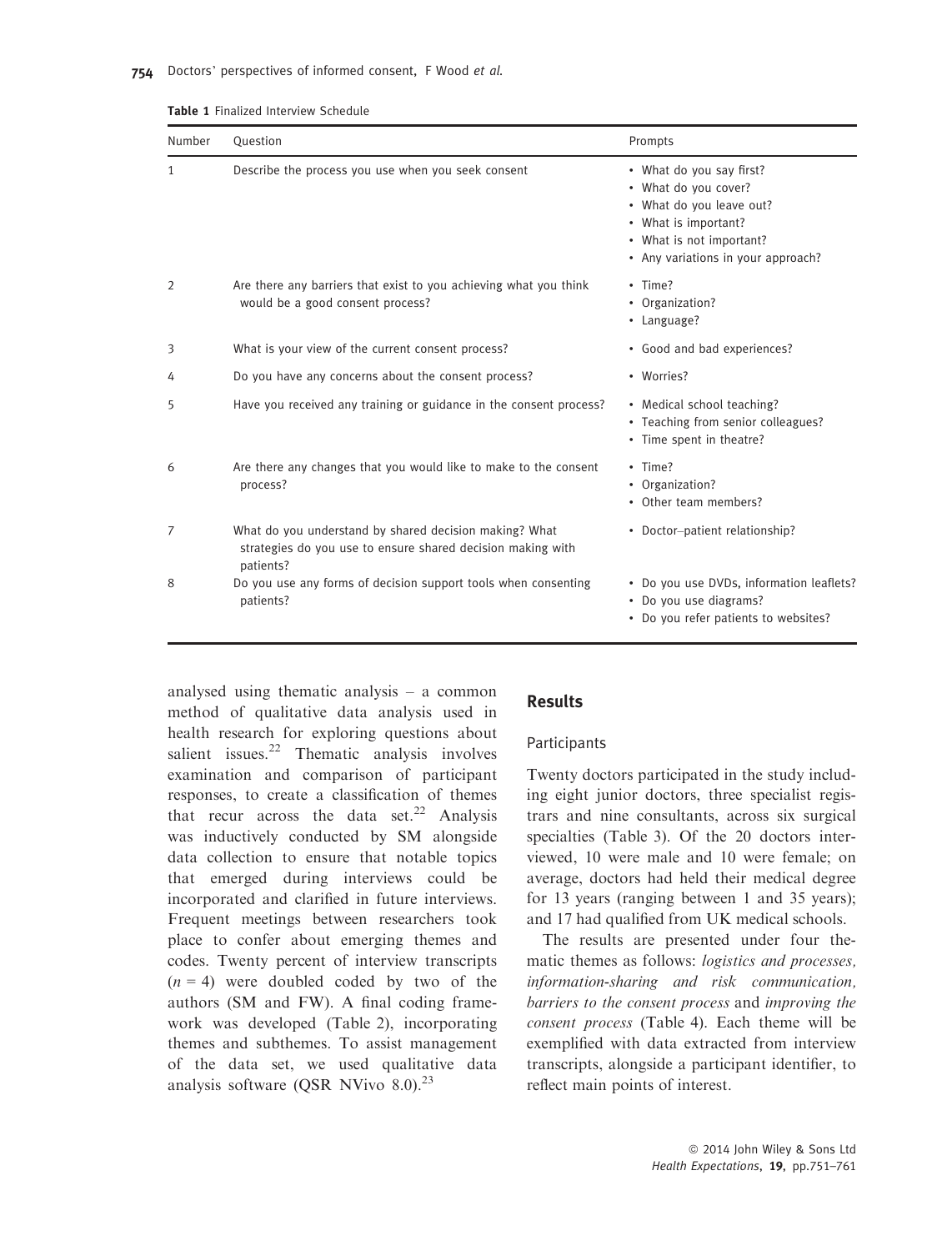#### Table 2 Finalized coding framework

| Code                      |                                                                                                                                  |                                                                                                                   |                          |                                                                        |
|---------------------------|----------------------------------------------------------------------------------------------------------------------------------|-------------------------------------------------------------------------------------------------------------------|--------------------------|------------------------------------------------------------------------|
| Communication             | • Assessing information needs                                                                                                    |                                                                                                                   | Junior<br>Doctor         | Specialist<br>Registrar                                                |
| and information           | <b>Barriers</b><br>Lay language<br>• Personalization<br>Purpose<br>• Risks<br>Quantification<br>• Terminology<br>• Visualization | General surgery<br>Obstetrics and<br>gynaecology<br>Ophthalmology<br>Trauma and<br>orthopaedics<br>Urology        | 1<br>$\overline{2}$<br>3 | 2<br>$\mathbf{1}$                                                      |
| Experiences               | • Colleagues<br>• Good and bad practice<br>• Perceived barriers<br>Pressure                                                      | Vascular surgery<br>Total<br><b>Table 4</b> Themes and subthemes describir<br>and experiences of the informed cor | 2<br>8                   | 3                                                                      |
| Improvements              | • How to make changes?<br>• What needs to be done?<br>• Obstacles to change                                                      | surgical procedures<br><b>Themes</b>                                                                              |                          | Subthemes                                                              |
| Patients                  | • Expectations<br>• Preference<br>Patient fear<br>• Understanding                                                                | Logistics and processes                                                                                           |                          | • Time and p<br>• Who is con<br>Involvemen<br>care worke               |
| Processes                 | • Consent form<br>• Where?<br>• When?<br>• Who gains consent?<br>• Who else is involved?                                         | Information-sharing<br>and risk communication                                                                     |                          | • Language a<br>aids<br>• Discussing<br>• Quantifying<br>• Personalizi |
| Shared decision<br>making | • Decision support<br>• Feasibility<br>• Barriers to SDM                                                                         | Barriers to the<br>consent process                                                                                |                          | • Patient eng<br>• Unfamiliarit<br>• Pressure fre<br>colleagues        |
| Training                  | • Confidence<br>• Undergraduate and postgraduate<br>• Training others                                                            | Improving the<br>consent process                                                                                  |                          | • Timing<br>• Gaining exp<br>• Training                                |
| Timing                    | • Concerns<br>• How long to consent?<br>Impact<br>• Pressures                                                                    |                                                                                                                   |                          | Information<br>clinicians<br>· Involving of                            |

# Logistics and processes

# Time and place

Our participants reported that they felt it would be preferable if the consent process was routinely started in the pre-operative clinic. It was felt this would allow patients more time to consider information, and give patients better opportunities to ask questions.

Table 3 Participant characteristics (grade and surgical specialty)

|                               | Junior<br>Doctor | Specialist<br>Registrar | Consultant | Total |
|-------------------------------|------------------|-------------------------|------------|-------|
| General surgery               | 1                |                         | 2          | 3     |
| Obstetrics and<br>gynaecology | C                | 2                       | 2          | 6     |
| Ophthalmology                 |                  | 1                       | 1          | 2     |
| Trauma and<br>orthopaedics    | 3                |                         | 2          | 5     |
| Urology                       |                  |                         | 1          |       |
| Vascular surgery              | 2                |                         | 1          | 3     |
| Total                         | 8                | 3                       | g          | 20    |

ng clinicians' views nsent process for

| Logistics and processes                       | • Time and place<br>• Who is consenting?<br>• Involvement of other health-<br>care workers                          |
|-----------------------------------------------|---------------------------------------------------------------------------------------------------------------------|
| Information-sharing<br>and risk communication | • Language and communication<br>aids<br>• Discussing death<br>• Quantifying risk<br>• Personalizing risk            |
| Barriers to the<br>consent process            | • Patient engagement<br>• Unfamiliarity with procedures<br>• Pressure from senior<br>colleagues<br>• Timing         |
| Improving the<br>consent process              | • Gaining experience<br>• Training<br>• Information guides for junior<br>clinicians<br>• Involving other colleagues |

era, and then before they have the procedure, whether it is the day before or the morning of, that is when the form is signed. (Consultant 1, Ophthalmology) However, this ideal was regularly not

achieved as the doctors in this study admitted that it is not uncommon practice for patients to be consented for elective procedures on the morning of, or even moments before surgery,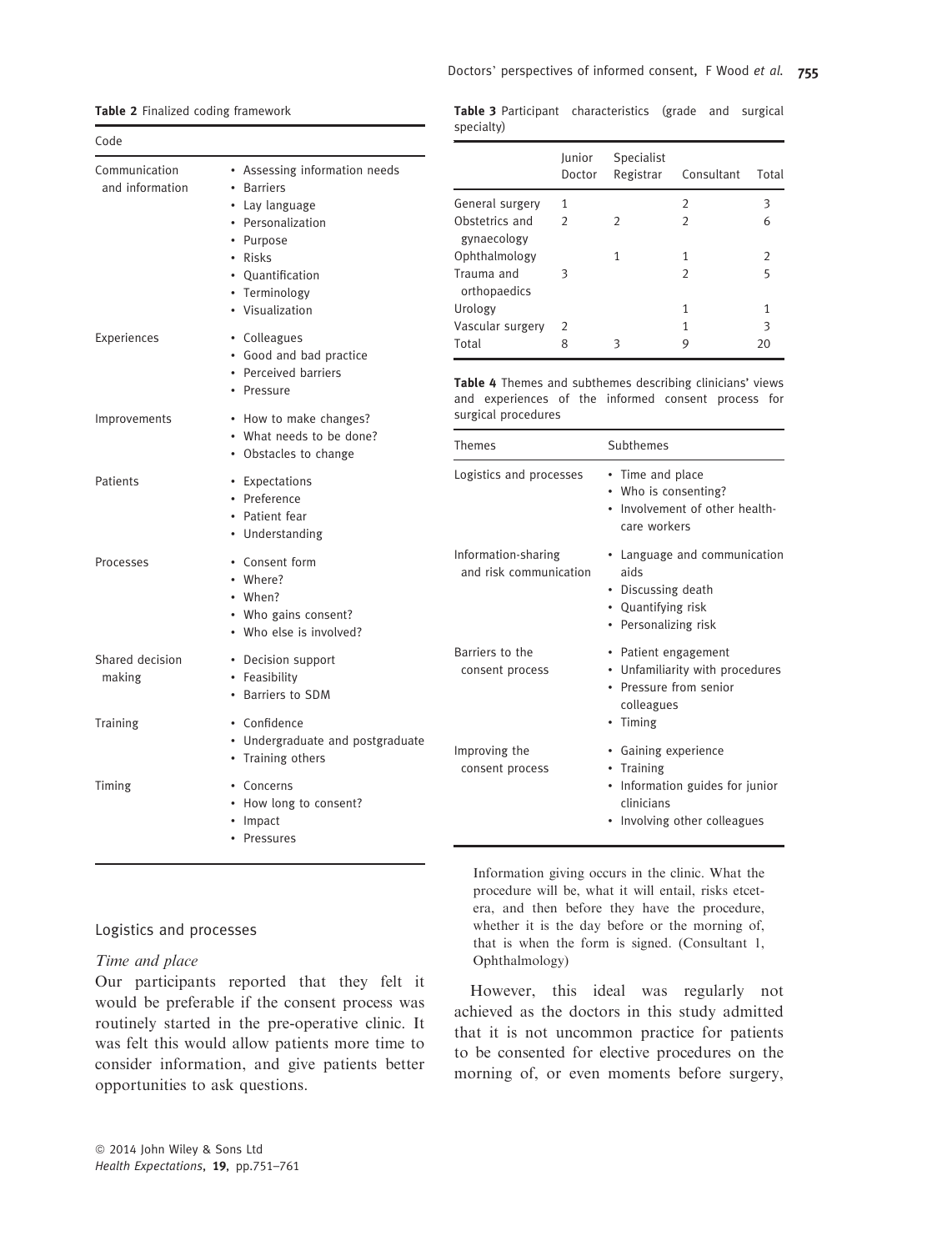leaving them with little time to discuss information with patients.

It happens quite a lot actually, you turn up to a ward and you find out that this patient is going down to theatre this morning, or within the next 10 minutes. (Junior 1, General Surgery)

#### Who is taking consent?

Most doctors were aware of the guidance that consenting responsibilities should fall to the surgeon performing the procedure. However, many of the participants gave examples of how senior doctors delegate responsibility of gaining consent to junior doctors because the medical hierarchy permits such occurrences.

The person doing the operation should do the consent, but it's not always feasible... Say for a fractured neck of femur, if I'm the person who clerks that person in, I'm expected to consent them for the operation. (Junior 6, Trauma and Orthopaedics)

There were consultants who stated they would obtain consent for procedures and did not rely on junior staff for this task, but other senior staff felt that in some circumstances, it was appropriate for properly briefed juniors to undertake the task.

Some doctors were of the opinion that patients are more willing to discuss information with nurses than doctors, but one clinician expressed concern about involving non-medically trained staff in the consent process, as they lack experience of not having seen or performed the surgical procedure.

In the previous hospital I worked consent was done by nurse practitioners who had supposedly been trained in consent for procedures, but once you had seen their consent forms it was apparent that they had not seen or performed the operation. (Specialist Registrar 2, Obstetrics and Gynaecology)

# Information-sharing and risk communication

#### Language and communication

During interviews, many participants discussed how medical terminology and surgical jargon can confuse and frighten patients. Some doctors demonstrated their ability to simplify and adapt their language to a level that is understandable to the layperson.

I'd say 'One of the risks associated with having a colonoscopy done is perforation of your bowel which is the segment of tubes in the tummy that we're going to be looking at, and the reason why this can happen is because the cameras and the probes that we use can sometimes poke through the very soft lining of your bowel. (Junior 1, General Surgery)

Visual aids, such as anatomical diagrams, were also thought to be helpful, particularly among junior doctors.

#### Discussing death

Discussions with patients surrounding the subject of death as a complication of undergoing general anaesthetic were described as tentative and uncomfortable. Many junior doctors admitted to struggling to address the subject adequately or avoiding it completely.

It's a horrible thing to bring up isn't it? It's something I've got to say that I don't voluntarily engage in it with patients unless they are sort of pointing me down that line. (Junior 2, Vascular Surgery)

Doctors noted that discussions concerning death were only relevant when they considered patients to be in a high-risk category or having significant comorbidities, as this makes the discussion seems less fraught and gives doctors an appropriate lead-in to initiating such conversations.

I wouldn't spontaneously bring up death, unless there was significant co-morbidities. (Consultant 4, Trauma and Orthopaedics)

#### Quantifying risk

Doctors reported that they often present procedure-specific risk in numerical formats to aid patients' understanding of potential surgical complications. Methods of risk quantification ranged from using simple ratios to percentages. However, several doctors expressed reservations regarding risk quantification, as they felt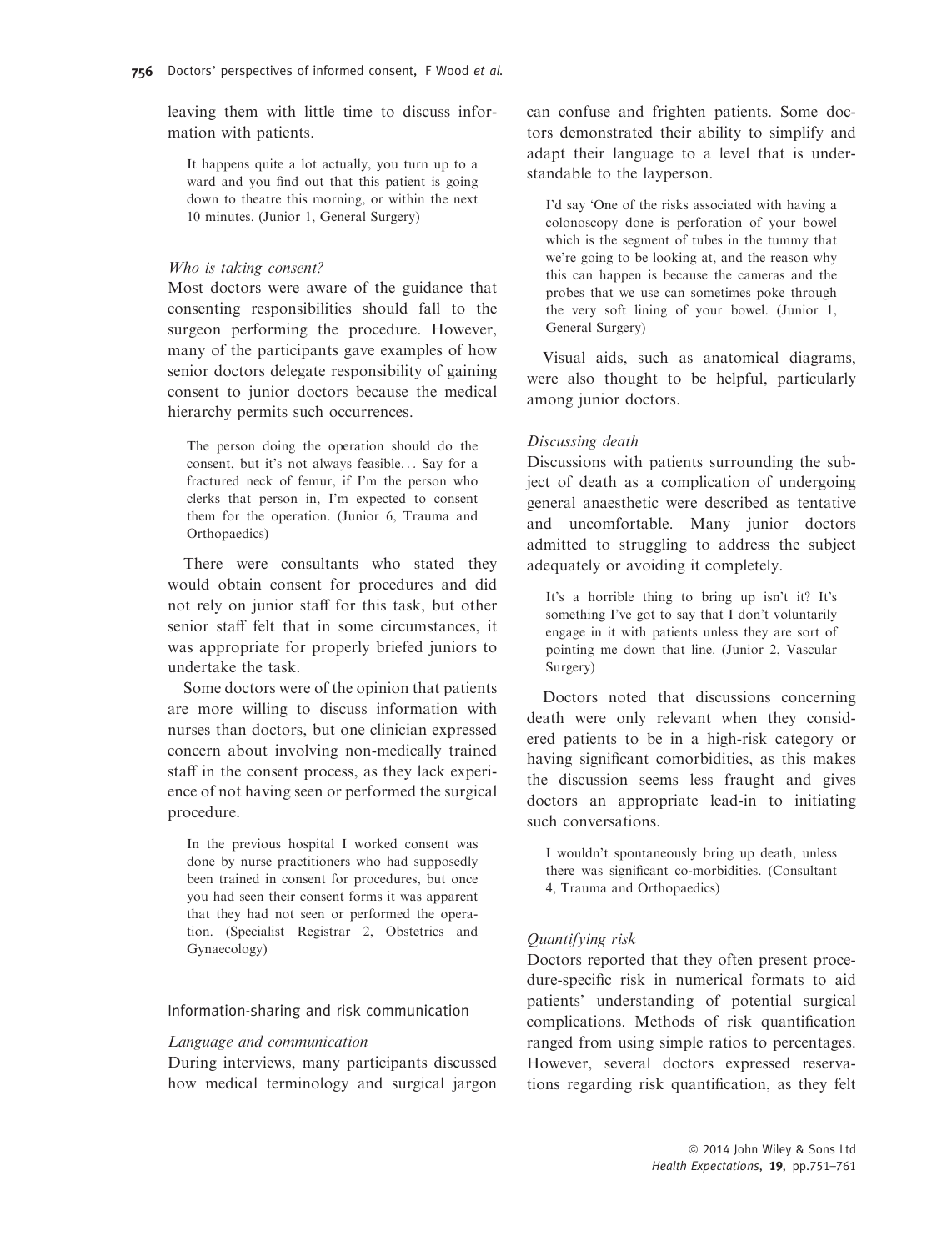that patients may misinterpret information, resulting in their failure to understand the degree to which they are at risk.

It can be confusing if you say there's a 10% risk of infection, they might think that means all patients will have an infection to a 10% degree, i.e. a little bit of infection, rather than it being you've either got it or you haven't. (Consultant 3, Urology)

Instead, these doctors felt that it was important to verbalize risk in a form that patients are likely to understand, as this may help patients appreciate risks associated with surgical procedures.

Barriers to the consent process

# Patient engagement

A number of doctors in our study reflected on the challenges of engaging patients in the consent process. One reported problem was the belief that patients who are in an emotionally charged state would find it difficult to process and retain information.

The amount of information that patient has taken on board in the last half an hour is phenomenal, they're massively emotionally charged, what you have told them will go in one and out the other. (Consultant 2, Obstetrics and Gynaecology)

Some doctors also discussed that they sometimes were required to consent patients who were 'less searching than others' – wanting either to sign the consent form without acknowledging information, or deferring the decision to the doctor.

Some patients will say "I don't actually want to know anything about the procedure, I just want you to get on and do it". (Consultant 7, Vascular Surgery)

When faced with disengaged patients, many doctors in our study reported that they attempted to continue to provide information to ensure they comply with their legal requirements.

If the patient didn't want to know anything, which has happened to me a few times I would just say to the patient that I do have to go through this with you even though you don't want to for legal reasons I need to. (Junior 8, Obstetrics and Gynaecology)

# Unfamiliarity with procedures

Many junior doctors admitted to feeling inexperienced and ultimately lacking in confidence to consent for procedures of which they had little or no exposure. They were acutely aware of their inabilities to answer patients' questions.

The main problem is that I don't feel prepared to take consent on everything that I'm required to. Even with simple things like how long the procedure will take, I've got no idea and you feel a bit stupid when they ask you something. (Junior 4, Trauma and Orthopaedics)

Both junior and senior doctors noted that junior doctors' unfamiliarity with procedures meant that patients were not receiving all the relevant information, ultimately impairing the informed consent process.

I think that many juniors are consenting patients if they don't really understand what they are consenting patients for, and I suspect the discussion over risk is incomplete. (Consultant 4, Trauma and Orthopaedics)

A number of junior doctors reported feeling pressured by senior colleagues to consent for procedures. In many circumstances, juniors admitted to worrying about irritating seniors and nursing staff if they expressed a reluctance to take consent.

I feel that I'm put in a difficult situation where I'm expected by other doctors to engage in a process and take the consent. They must know that if you don't know about the procedure you're not supposed to take the consent. If you don't do it, it seems to incite a reaction and it's difficult to know how to manage that. (Junior 4, Trauma and Orthopaedics)

# Time to consent

Doctors of all grades agreed that busy working schedules and long job lists limit the amount of time that they have to consent patients.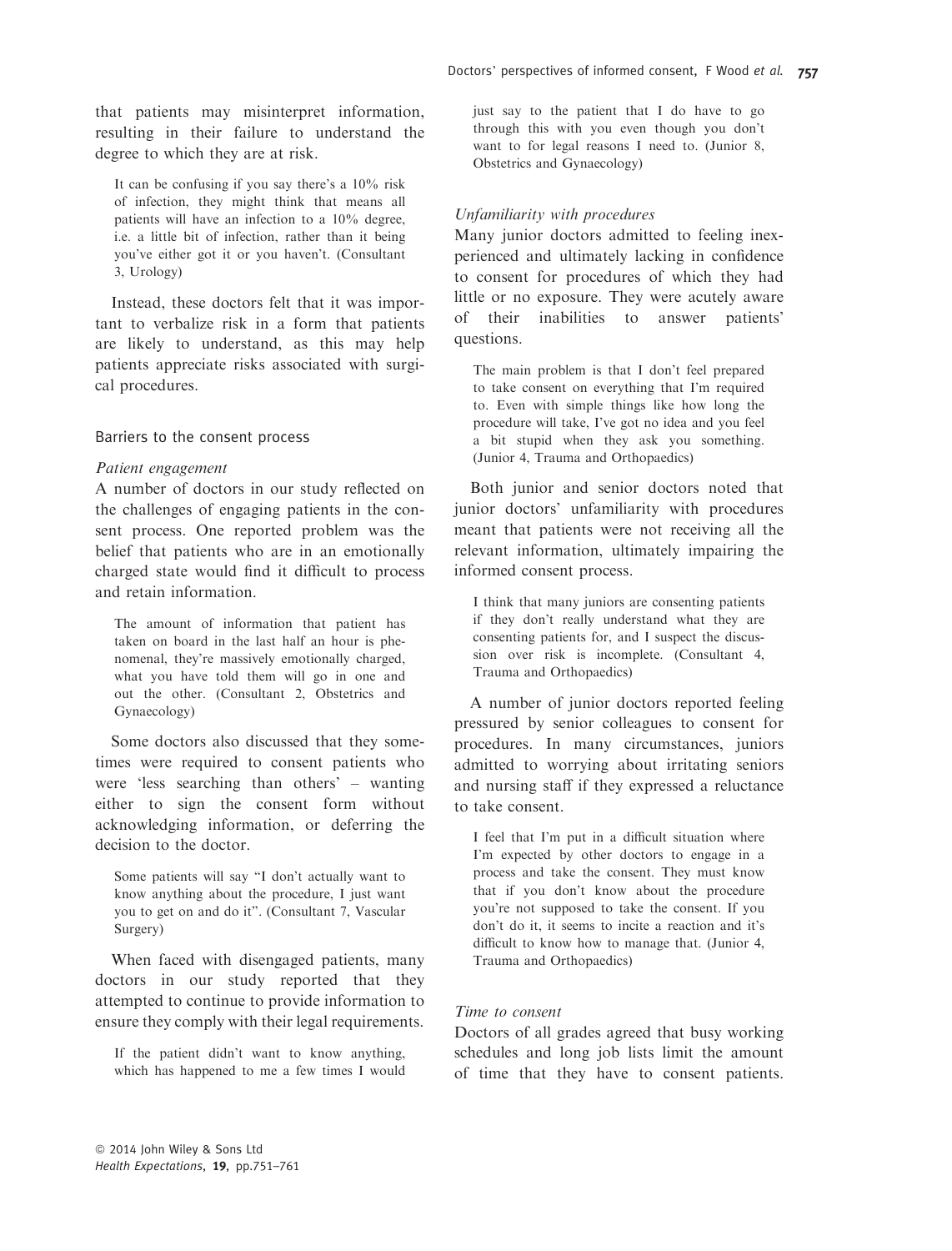Some reflected that this resulted in them giving restricted information or fewer opportunities for the patient to ask questions.

Obviously the amount of information depends on the amount of time we've got, so if it is a busy clinic, they will get less information. (Consultant 1, Ophthalmology)

#### Improving the consent process

#### Training

While consultants admitted that junior doctors were perhaps inexperienced in their abilities to gain valid informed consent, they also reflected that undertaking this role was an important part of their learning about the consent process.

I don't think newly qualified doctors should be ruled out altogether because it's important for them to start learning the process. (Consultant 5, General Surgery)

Some doctors suggested that the teaching on the process of gaining consent for surgery should be incorporated into undergraduate curriculums, as this would partially ready junior doctors when they take up surgical posts. However, a few doctors explained that simply teaching medical students how to gain consent from patients would be ineffective and that practical experience of gaining consent for medical students as part of the ward-based training was the most effective way to learn the skills.

You can teach people as much as you want, until they start doing it, you won't really embed it into them. (Consultant 6, General Surgery)

# Interventions

A number of junior doctors suggested that they should be provided with brief booklets that describe the range of procedures they are expected to consent patients for, and detail procedure-specific information, including how procedures are performed and the perceived benefits and risks associated with such procedures.

I think something needs to be given to us, to make sure you have all the [procedure-specific] information on it. (Junior 2, Vascular Surgery)

# Discussion

This qualitative study of 20 doctors, working across six surgical specialties, reveals that lastminute consenting for non-emergency surgery is not uncommon, and responsibilities of gaining informed consent for surgical procedures often fall to junior doctors who have never undertaken the procedure. While GMC policy states that where it is impractical for a senior clinician to take consent, responsibility of consent can be assigned to someone who is suitably trained and qualified, the policy also states that the person taking consent must have sufficient knowledge of the procedure.<sup>1</sup> However, our data indicate that junior doctors do not always feel competent in their consenting abilities and feel pressure to consent for procedures for which they are unfamiliar. This has also been found by medical students and junior doctors while obtaining consent for pelvic examination.<sup>24</sup>

A particular finding of our study is that there is clinician support for consent being seen as a process over time and possibly over several consultations rather than a one-off event. Currently, it is clear that the 'consenting of the patient' often occurs shortly before the patient undergoes the procedure. There are two main problems with this. Firstly, the patient may attend for the procedure because they assume the procedure is going to benefit them but they may not fully understand both the benefits and the harms. Without this full understanding, there is risk at least of 'decisional regret'.<sup>25</sup> Secondly, shortly before the procedure, the patient will have immediate concerns about the procedure on their mind, for example whether they are going to suffer pain, and may not be considering the longer term consequences of the procedure. They will also find it more difficult to retain and consider the information at this more stressful time. This supports the approach of the patient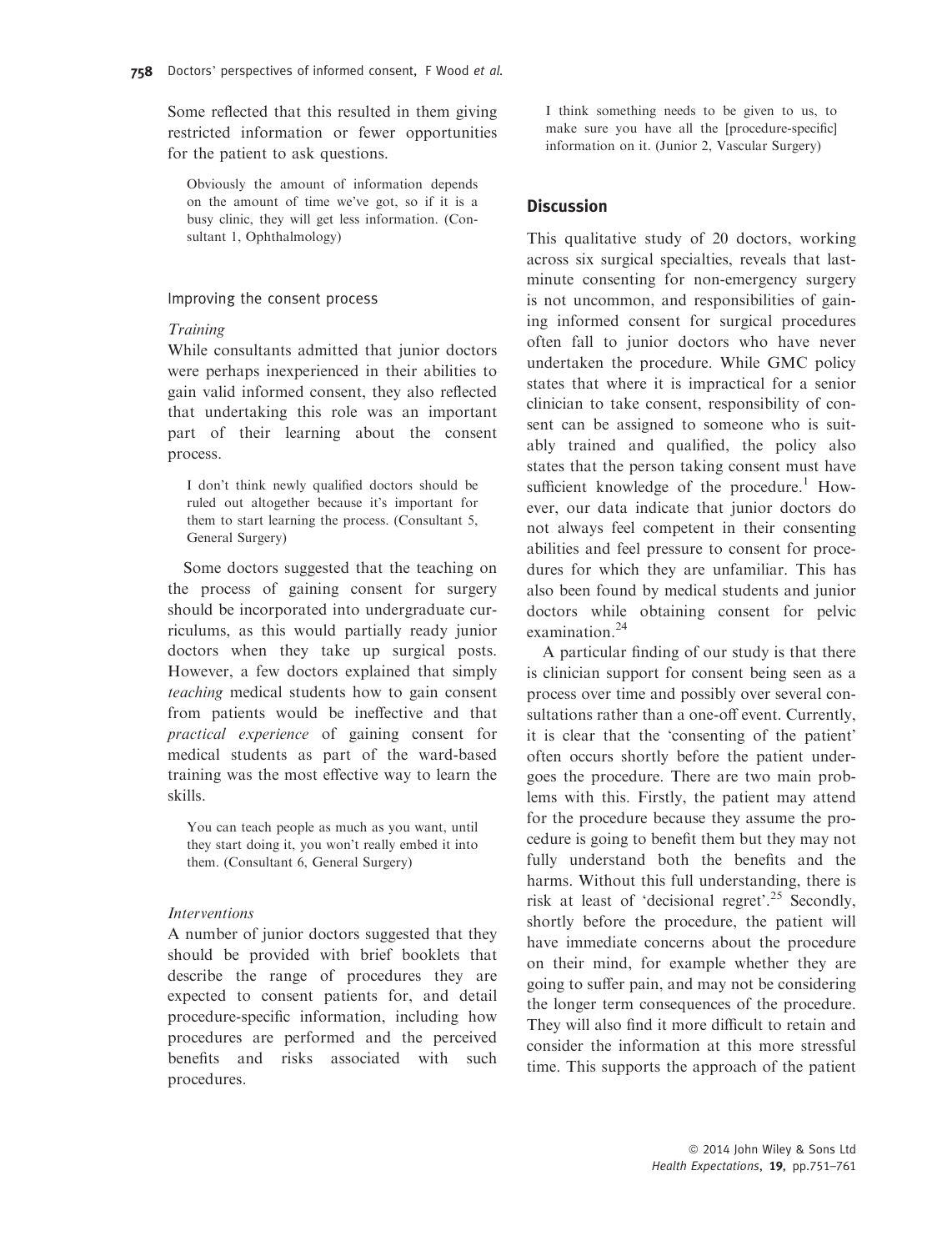being given time before the admission to hospital to consider all the information about their procedure. Some patients may choose not to engage with this process and put their 'faith' in the clinician; however, for the majority, it is likely to produce benefits. $25$ 

The discussion over the small anaesthetic risk associated with death is a major source of discomfort for many junior doctors, often leading to avoidance of the subject and its subsequent omission from the consent form. Juniors should be encouraged to include the risk of death and other serious outcomes even if they know or suspect that the patient does not wish to know this information. Working in timepressured environments compromises the amount of information patients receive, sparking concerns about how well-informed patients are. Several areas of improvement were identified; juniors requested more theatre time to advance their knowledge of procedures, and there were suggestions to implement consent training into undergraduate curriculums and requests to provide juniors with written information guides. It was also felt that consent processes would be improved if consent discussions were more consistently conducted with patients earlier, for example during preoperative hospital visits.

There are aspects of our findings that resonate with previous studies exploring doctors' perspectives of informed consent for surgical procedures in other countries.<sup>17–19</sup> Our doctors noted that working in time-pressured environments affects the quality and amount of information they impart to patients, consistent with findings from previous focus-group and questionnaire-based studies.<sup>17-19</sup>

While in previous studies, patients reported that they felt doctors deliberately withheld information and undervalued patient auton $omy$ ,  $17-19$  doctors in our study described patients who demonstrate preferences not to receive any information. As previous studies of doctors' experiences have been conducted in developing countries, it is possible that these differences may be due to cultural expectations about patients' participation in health care.

For example within the UK, and many other developed nations, patients' values, preferences and experiences have been given increasing emphasis in clinical interactions in an effort to promote patient-centred care. Guidance indicates that irrespective of patients' wishes, doctors must supply patients with information.<sup>1,25</sup> Our participants, especially juniors, expressed an awareness of this, emphasizing that they would persist in providing information and would implore patients to listen.

Previous research on patients' perspectives of the process of consent for treatment indicates that many patients feel disempowered by the consent process and do not fully understand either the process or the information provided to them.10–<sup>15</sup> Again this resonates with some of the findings from our study as our clinician participants indicated that some of the patients remain unengaged with the decisionmaking process. Whether it is a lack of understanding or a lack of patient engagement that is the problem, it is clear that barriers exist to involving patients in good-quality consent discussions.

We recognize that our data are collected from two hospitals in one region of the UK, which could limit generalizability to other hospitals. We acknowledge that we may have failed to obtain important data from doctors working in other surgical specialties not interviewed. However, consistency of themes that emerged across the range of surgical specialties selected, and similar experiences of different clinician grades, supports transferability of our findings to other surgical fields.

Several types of interventions to improve informed consent discussions have been developed including written information, structured consent forms and audio-visual aids.<sup>26</sup> Our study identified that doctors did employ a range of communication methods, including quantification and diagrams, but tended to rely mostly on the structured consent form.

This study demonstrates that current consent processes appear not to be ideal for many doctors. Problems arise due to juniors consenting for procedures of which they have little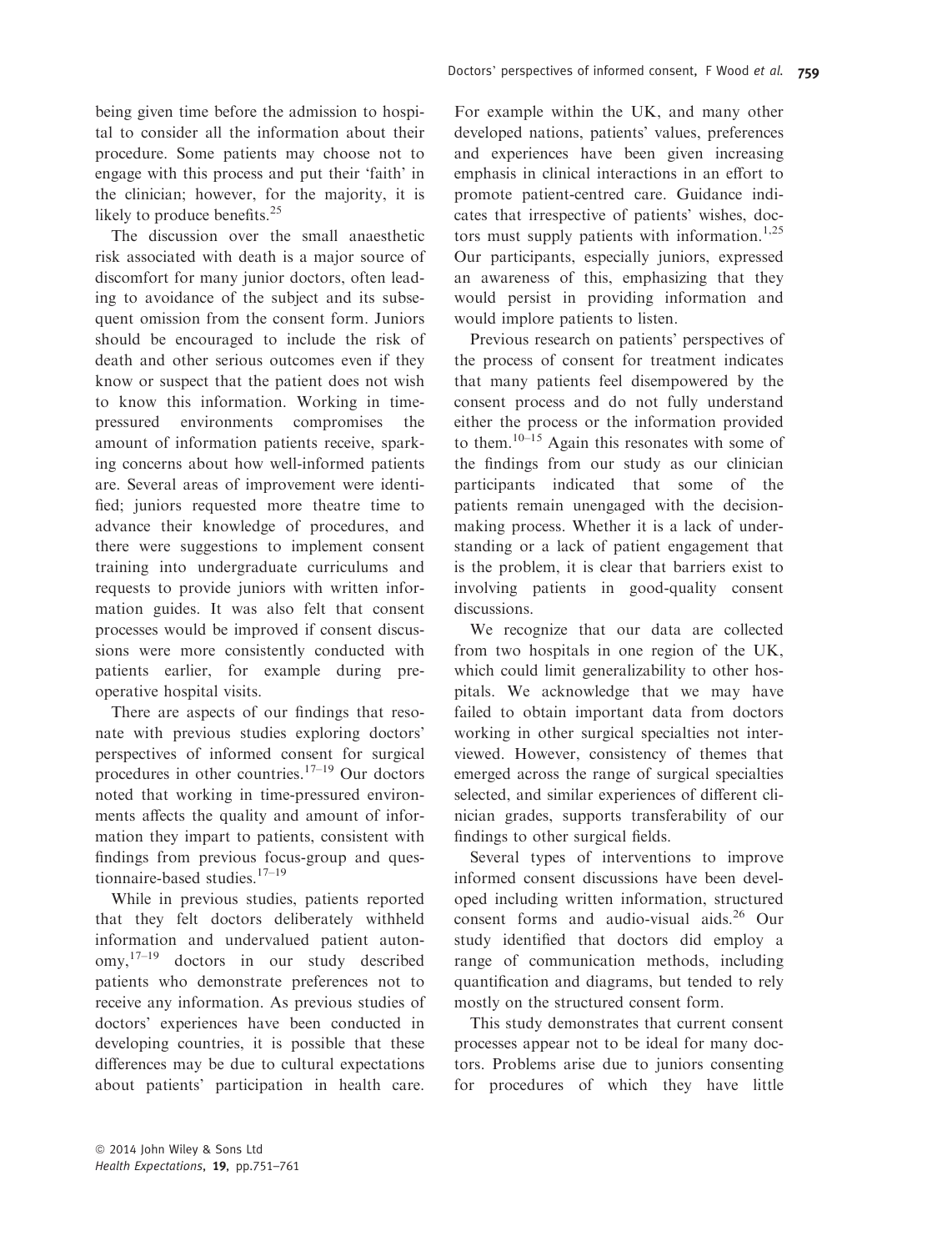procedure-specific knowledge, the often-rushed nature of the consent taking, an avoidance of discussion of death and a perceived lack of engagement on behalf of some patients. Given that patients also find the consent process unsatisfactory, some of these problems may be improved if patients were to be better informed about the process of consent as well as informed about the procedure. Improvements also need to be made to the training of doctors. Changes to the Foundation Programme should be implemented to allow juniors more theatre time to gain first-hand experience of surgical procedures, and written information packages detailing procedure-specific information provided to juniors at job induction. Changes in practice should ensure senior doctors observe juniors engaged in consent discussions with patients. Incorporation of experience in gaining consent into the medical undergraduate curriculum could be undertaken during communication skill sessions and wardbased teaching.27 We recognize logistical issues, specifically lack of time, will be difficult to address. However, reorganizing clinician workflows may also be required to prevent last-minute consenting of patients.

# Acknowledgements

We would like to thank all the doctors who kindly gave their time to be interviewed for this study. We also thank Marie Platt who assisted with the transcription of the interviews.

# Source of Funding

None.

# Conflict of Interests

None.

# References

1 General Medical Council. Consent: Patients and Doctors Making Decisions Together. London: General Medical Council, 2008.

- 2 British Medical Association. Consent Tool Kit. London: British Medical Association, 2008.
- 3 Department of Health. Reference Guide to Consent for Examination or Treatment. London: Department of Health, 2009.
- 4 Elwyn G. Patient consent: decision or assumption? British Medical Journal, 2008; 336: 1259.
- 5 Anderson O, Wearne I. Informed consent for elective surgery - what is best practice. Journal of the Royal Society of Medicine, 2007; 100: 97–100.
- 6 Childers R, Lipsett P, Pawlik T. Informed consent and the surgeon. Journal of the American College of Surgeons, 2009; 208: 627–634.
- 7 Read K, Shah S. Obtaining Informed Consent by Doctors in Training. Cambridge: East of England SHA, 2012.
- 8 Beisecker A, Beisecker T. Patient information seeking behaviours when consulting with doctors. Medical Care, 1990; 28: 19–28.
- 9 Picano E. Informed consent and communication of risk of radiological and nuclear medicine examinations: how to escape from a communication inferno. British Medical Journal, 2004; 329: 849–851.
- 10 Akkad A, Jackson C, Kenyon S, Dixon-Woods M, Taub N, Habiba M. Patients' perceptions of written consent: questionnaire study. British Medical Journal, 2006; 333: 528.
- 11 Akkad A, Jackson C, Kenyon S, Dixon-Woods M, Taub N, Habiba M. Informed consent for elective and emergency surgery: questionnaire study. British Journal of Obstetrics and Gynaecology, 2004; 111: 1133–1138.
- 12 Dixon-Woods M, Williams S, Jackson C, Akkad A, Kenyon S, Habiba M. Why women consent to surgery, even when they don't want to: a qualitative study. Clinical Ethics, 2006; 1: 153–158.
- 13 Schattner A, Bronstein A, Jellin N. Information and shared decision-making are top patients' priorities. BMC Health Services Research, 2006; 6: 21.
- 14 Dawes P, Davison P. Informed consent: what do patients want to know? Journal of the Royal Society of Medicine, 1994; 87: 149–152.
- 15 Cawich S, Barnett A, Crandon I, Drew S, Gordon-Strachan G. From the patient's perspective: is there a need to improve the quality of informed consent for surgery in training hospitals? The Permanente Journal, 2013; 17: 22–26.
- 16 Rahman L, Clamp J, Hutchinson J. Is consent for hip fracture surgery for older people adequate? The case for pre-printed consent forms. Journal of Medical Ethics, 2011; 37: 187–189.
- 17 Ogundiran T, Adebamowo C. Surgeons' opinions and practice of informed consent in Nigeria. Journal of Medical Ethics, 2010; 36: 741–745.